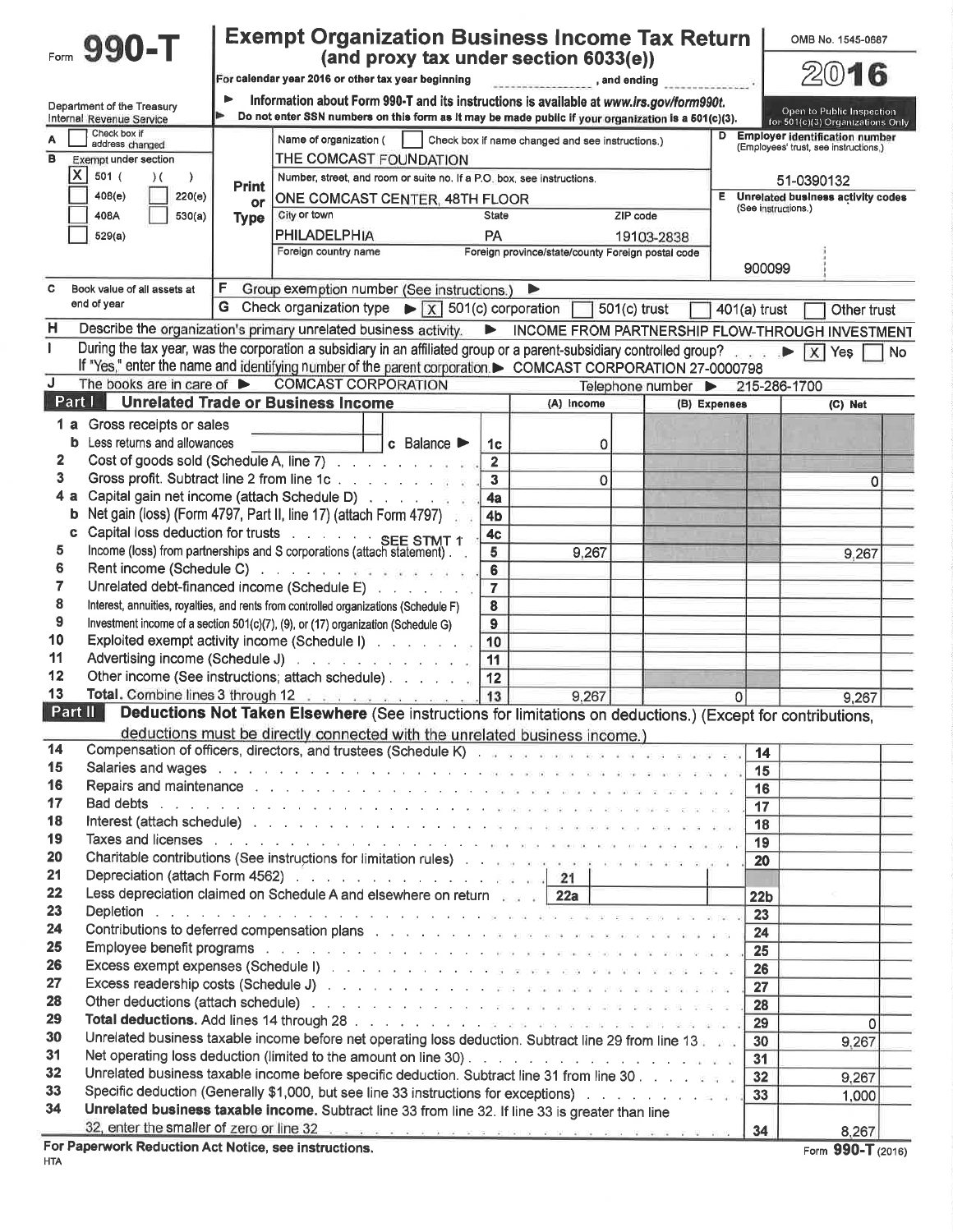

(Rev. January 201 7)

### Department of the Treasury lnternal Revenue Serv¡ce

## $\frac{1}{2}$ <sub>Form</sub> 8868 Application for Automatic Extension of Time To File an Exempt Organization Return

OMB No. 1545-1709

Þ File a separate application for each return, ▶ Information about Form 8868 and its instructions is at www.irs.gov/form8868.

Electronic filing (e-file). You can electronically file Form 8868 to request a 6-month automatic extension of time to file any of the forms listed below with the exception of Form 8870, lnformation Return for Transfers Associated With Certain Personal Benefit Contracts, for which an extension request must be sent to the IRS in paper format (see instructions). For more details on the electronic filing of this form, visit www.irs.gov/efile, click on Charities & Non-Profits, and click on e-file for Charities and Non-Profits.

## Automatic 6-Month Extension of Time. Only submit oriqinal (no copies needed).

All corporations required to file an income tax return other than Form 990-T (including 1120-C filers), partnerships, REMlOs, and trusts must use Form 7004 to request an extension of time to file income tax returns. Enter filer's identifying number, see instructions

|                            |                                                                                          | Enter filer's identifying number, see instructions |  |  |  |  |
|----------------------------|------------------------------------------------------------------------------------------|----------------------------------------------------|--|--|--|--|
| Type or                    | Name of exempt organization or other filer, see instructions.                            | Employer identification number (EIN) or            |  |  |  |  |
| print                      | THE COMCAST FOUNDATION                                                                   | 51-0390132                                         |  |  |  |  |
| File by the                | Number, street, and room or suite no. If a P.O. box, see instructions.                   | Social security number (SSN)                       |  |  |  |  |
| due date for               | <b>ONE COMCAST CENTER, 48TH FLOOR</b>                                                    |                                                    |  |  |  |  |
| filing your<br>return, See | City, town or post office, state, and ZIP code. For a foreign address, see instructions. |                                                    |  |  |  |  |
| instructions.              | PHILADELPHIA, PA 19103-2838                                                              |                                                    |  |  |  |  |

Enter the Return Code for the return that this application is for (file a separate application for each return)  $\lceil 0 \rceil$  7

| Application<br><b>Is For</b>             | Code | Return Application<br>Is For      | Return<br>Code |
|------------------------------------------|------|-----------------------------------|----------------|
|                                          |      |                                   |                |
| Form 990 or Form 990-EZ                  | 01   | Form 990-T (corporation)          | 07             |
| Form 990-BL                              | 02   | Form 1041-A                       | 08             |
| Form 4720 (individual)                   | 03   | Form 4720 (other than individual) | 09             |
| Form 990-PF                              | 04   | Form 5227                         | 10             |
| Form 990-T (sec. 401(a) or 408(a) trust) | 05   | Form 6069                         |                |
| Form 990-T (trust other than above)      | 06   | Form 8870                         |                |

• The books are in the care of  $\blacktriangleright$  COMCAST CORPORATION

| Telephone No. $\blacktriangleright$ | 215-286-1700                                                                                                                                                                                                                                                                                                    | $Fax No.$ $\blacktriangleright$ . | 215-286-1048 |             |
|-------------------------------------|-----------------------------------------------------------------------------------------------------------------------------------------------------------------------------------------------------------------------------------------------------------------------------------------------------------------|-----------------------------------|--------------|-------------|
|                                     | • If the organization does not have an office or place of business in the United States, check this box $\ldots$ and $\ldots$ and $\blacktriangleright\Box$                                                                                                                                                     |                                   |              |             |
|                                     | If this is for a Group Return, enter the organization's four digit Group Exemption Number (GEN)                                                                                                                                                                                                                 |                                   |              | ⊧lf this is |
|                                     | for the whole group, check this box $\qquad \qquad$ . $\qquad \qquad$ If it is for part of the group, check this box $\qquad \qquad$ $\qquad \qquad$ $\qquad \qquad$ $\qquad$ $\qquad$ $\qquad$ $\qquad$ $\qquad$ $\qquad$ $\qquad$ $\qquad$ $\qquad$ $\qquad$ $\qquad$ $\qquad$ $\qquad$ $\qquad$ $\qquad$ $\$ |                                   |              |             |
|                                     | a list with the names and EINs of all members the extension is for.                                                                                                                                                                                                                                             |                                   |              |             |

1 I request an automatic 6-month extension of time until **NOVEMBER 15** 20 17, to file the exempt organization return for the organization named above. The extension is for the organization's return for:

 $\blacktriangleright$   $\lvert$  calendar year 20 16 or

| $\blacktriangleright$ $\sqcup$ tax year beginning<br>_____ | 20 | and ending |  |  |  |  |
|------------------------------------------------------------|----|------------|--|--|--|--|
|------------------------------------------------------------|----|------------|--|--|--|--|

2 If the tax year entered in line 1 is for less than 12 months, check reason:  $\Box$  Initial return  $\Box$  Final return  $\Box$  Change in accounting period

| If this application is for Forms 990-BL, 990-PF, 990-T, 4720, or 6069, enter the tentative tax, less |                |                                                                                                                                                    |
|------------------------------------------------------------------------------------------------------|----------------|----------------------------------------------------------------------------------------------------------------------------------------------------|
| any nonrefundable credits. See instructions.                                                         | 3a             | 7,500                                                                                                                                              |
| If this application is for Forms 990-PF, 990-T, 4720, or 6069, enter any refundable credits and      |                |                                                                                                                                                    |
| estimated tax payments made. Include any prior year overpayment allowed as a credit.                 | 3b             | 7,500                                                                                                                                              |
| Balance due. Subtract line 3b from line 3a. Include your payment with this form, if required, by     |                |                                                                                                                                                    |
| using EFTPS (Electronic Federal Tax Payment System). See instructions.                               | 3 <sub>c</sub> |                                                                                                                                                    |
|                                                                                                      |                |                                                                                                                                                    |
|                                                                                                      |                | Caution: If you are going to make an electronic funds withdrawal (direct debit) with this Form 8868, see Form 8453-EO and Form 8879-EO for payment |

For Privacy Act and Paperwork Reduction Act Notice, see instructions. Cat. No. 27916D Form 8868 (Rev. 1-2017)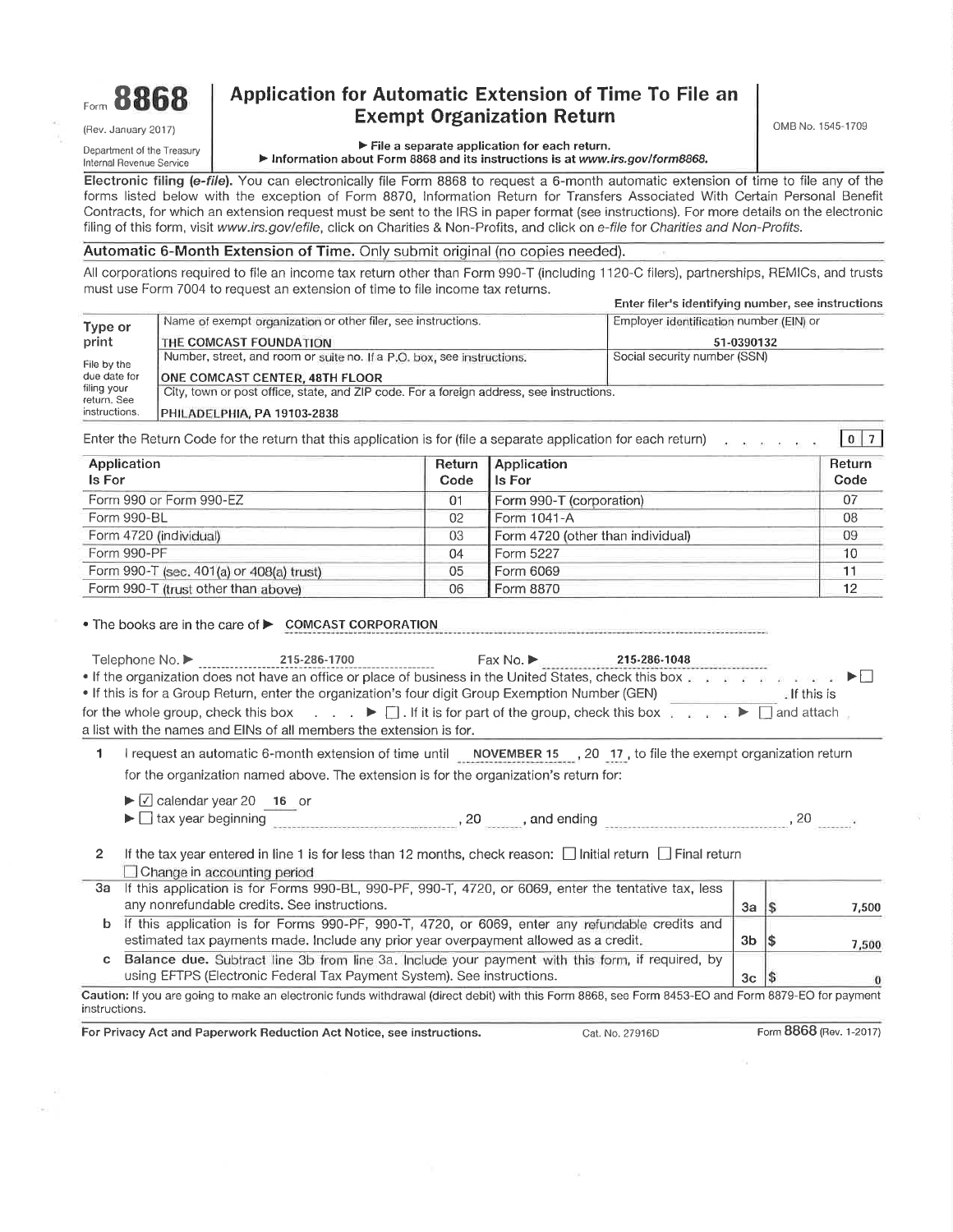| Part III    | Form 990-T (2016)          |                                             | THE COMCAST FOUNDATION                                                                                                                                                                                                                                                       |                                        | 51-0390132             | Page 2                                      |
|-------------|----------------------------|---------------------------------------------|------------------------------------------------------------------------------------------------------------------------------------------------------------------------------------------------------------------------------------------------------------------------------|----------------------------------------|------------------------|---------------------------------------------|
|             |                            | <b>Tax Computation</b>                      |                                                                                                                                                                                                                                                                              |                                        |                        |                                             |
| 35          |                            |                                             | Organizations Taxable as Corporations. See instructions for tax computation. Controlled group<br>See instructions and:<br>$\blacktriangleright$ .                                                                                                                            |                                        |                        |                                             |
|             |                            | members (sections 1561 and 1563) check here |                                                                                                                                                                                                                                                                              |                                        |                        |                                             |
|             |                            |                                             | a Enter your share of the \$50,000, \$25,000, and \$9,925,000 taxable income brackets (in that order):<br>$(3)$ \$                                                                                                                                                           |                                        |                        |                                             |
|             | $(1)$ \$                   | $(2)$ \$                                    |                                                                                                                                                                                                                                                                              |                                        |                        |                                             |
| b           |                            |                                             | Enter organization's share of: (1) Additional 5% tax (not more than \$11,750)                                                                                                                                                                                                | $\frac{1}{3}$                          |                        |                                             |
|             |                            |                                             | (2) Additional 3% tax (not more than \$100,000) $\left  \cdot \right _{\mathbb{R}^+ \times \mathbb{R}^+}$ and $\left  \cdot \right $                                                                                                                                         | $\sqrt{2}$                             |                        | 1,240                                       |
| c           |                            |                                             | Income tax on the amount on line 34 power and a series and a series of a series and a series and                                                                                                                                                                             |                                        | 35c<br>▶               |                                             |
| 36          |                            |                                             | Trusts Taxable at Trust Rates. See instructions for tax computation. Income tax on the                                                                                                                                                                                       |                                        |                        |                                             |
|             |                            | amount on line 34 from:                     | Tax rate schedule or $\ \_$                                                                                                                                                                                                                                                  | Schedule D (Form 1041) a contract to a | 36                     |                                             |
| 37          |                            |                                             | Proxy tax. See instructions we are a second to a series the significant contract and a real                                                                                                                                                                                  |                                        | 37                     |                                             |
| 38          |                            |                                             |                                                                                                                                                                                                                                                                              |                                        | 38                     |                                             |
| 39          |                            |                                             | Tax on Non-Compliant Facility Income. See instructions were working and a constraint was a series of the                                                                                                                                                                     |                                        | 39                     | 1,240                                       |
| 40          |                            |                                             |                                                                                                                                                                                                                                                                              |                                        | 40                     |                                             |
| Part IV     |                            | <b>Tax and Payments</b>                     |                                                                                                                                                                                                                                                                              |                                        |                        |                                             |
| 41 a        |                            |                                             | Foreign tax credit (corporations attach Form 1118; trusts attach Form 1116)                                                                                                                                                                                                  | 41a                                    |                        |                                             |
| b           |                            |                                             |                                                                                                                                                                                                                                                                              | 41 <sub>b</sub>                        |                        |                                             |
| c           |                            |                                             | General business credit. Attach Form 3800 (see instructions) and was a set                                                                                                                                                                                                   | 41c                                    |                        |                                             |
| d           |                            |                                             | Credit for prior year minimum tax (attach Form 8801 or 8827) and an analysis                                                                                                                                                                                                 | 41d                                    |                        |                                             |
|             |                            |                                             |                                                                                                                                                                                                                                                                              |                                        | 41e                    |                                             |
| 42          |                            |                                             |                                                                                                                                                                                                                                                                              |                                        | 42                     | 1,240                                       |
|             |                            |                                             | Form 8866<br>Other taxes. Check if from: Form 4255 Form 8611 Form 8697                                                                                                                                                                                                       | Other (attach schedule)                | 43                     |                                             |
| 43<br>44    |                            |                                             |                                                                                                                                                                                                                                                                              |                                        | 44                     | 1,240                                       |
|             |                            |                                             | Payments: A 2015 overpayment credited to 2016.                                                                                                                                                                                                                               | 45a                                    |                        |                                             |
| 45 a        |                            |                                             | 2016 estimated tax payments. The contract and a state of the contract of the                                                                                                                                                                                                 | 7,500<br>45 <sub>b</sub>               |                        |                                             |
| b           |                            |                                             |                                                                                                                                                                                                                                                                              | 45c                                    |                        |                                             |
| c           |                            |                                             | Foreign organizations: Tax paid or withheld at source (see instructions)                                                                                                                                                                                                     | 45d                                    |                        |                                             |
| d           |                            |                                             | Backup withholding (see instructions) and a contract and a contract of a                                                                                                                                                                                                     | 45e                                    |                        |                                             |
| е           |                            |                                             | Credit for small employer health insurance premiums (Attach Form 8941)                                                                                                                                                                                                       | 45f                                    |                        |                                             |
| f           |                            | Other credits and payments:                 | Form 2439                                                                                                                                                                                                                                                                    |                                        |                        |                                             |
|             | g                          |                                             | Total $\blacktriangleright$                                                                                                                                                                                                                                                  | 0 <br>45g                              |                        |                                             |
|             |                            | Form 4136                                   | Other<br>Total payments. Add lines 45a through 45g and a parameter and a series and state that the European State                                                                                                                                                            |                                        | 46                     | 7,500                                       |
| 46          |                            |                                             | Estimated tax penalty (see instructions). Check if Form 2220 is attached. $\frac{1}{2}$ and $\frac{1}{2}$ and $\frac{1}{2}$                                                                                                                                                  |                                        | 47                     |                                             |
| 47          |                            |                                             | Tax due. If line 46 is less than the total of lines 44 and 47, enter amount owed                                                                                                                                                                                             |                                        | 48                     | $\Omega$                                    |
| 48          |                            |                                             | Overpayment. If line 46 is larger than the total of lines 44 and 47, enter amount overpaid                                                                                                                                                                                   |                                        | 49                     | 6,260                                       |
| 49          |                            |                                             |                                                                                                                                                                                                                                                                              | <b>Refunded</b><br>6,260               | 50<br>▸                | $\Omega$                                    |
| 50          |                            |                                             | Enter the amount of line 49 you want: Credited to 2017 estimated tax                                                                                                                                                                                                         |                                        |                        |                                             |
|             | Part V                     |                                             | <b>Statements Regarding Certain Activities and Other Information (see instructions)</b>                                                                                                                                                                                      |                                        |                        | No<br>Yes                                   |
| 51          |                            |                                             | At any time during the 2016 calendar year, did the organization have an interest in or a signature or other authority                                                                                                                                                        |                                        |                        |                                             |
|             |                            |                                             | over a financial account (bank, securities, or other) in a foreign country? If YES, the organization may have to file                                                                                                                                                        |                                        |                        |                                             |
|             |                            |                                             | FinCEN Form 114, Report of Foreign Bank and Financial Accounts. If YES, enter the name of the foreign country                                                                                                                                                                |                                        |                        | Х                                           |
|             | here $\blacktriangleright$ |                                             |                                                                                                                                                                                                                                                                              |                                        |                        | Χ                                           |
|             |                            |                                             |                                                                                                                                                                                                                                                                              |                                        |                        |                                             |
| 52          |                            |                                             |                                                                                                                                                                                                                                                                              |                                        |                        |                                             |
|             |                            |                                             | During the tax year, did the organization receive a distribution from, or was it the grantor of, or transferor to, a foreign trust?                                                                                                                                          |                                        |                        |                                             |
|             |                            |                                             | If YES, see instructions for other forms the organization may have to file.                                                                                                                                                                                                  |                                        |                        |                                             |
| 53          |                            |                                             | Enter the amount of tax-exempt interest received or accrued during the tax year<br>Under penalties of perjury, I declare that I have examined this return, including accompanying schedules and statements, and to the best of my knowledge and belief, it is true, correct, |                                        |                        |                                             |
|             |                            |                                             | and complete. Declaration of greparer (other than taxpayer) is based on all information of which preparer has any knowledge.                                                                                                                                                 |                                        |                        |                                             |
| <b>Sign</b> |                            |                                             | 16 l r                                                                                                                                                                                                                                                                       | <b>SECRETARY</b>                       |                        | the preparer shown below (see               |
|             | ere <sup>.</sup>           |                                             | Title<br>Date                                                                                                                                                                                                                                                                |                                        | instructions)?         | May the IRS discuss this return with<br>Yes |
|             |                            | Signature of officer                        |                                                                                                                                                                                                                                                                              | Date                                   |                        | PTIN                                        |
|             |                            | Print/Type preparer's name                  | Preparer's signature                                                                                                                                                                                                                                                         |                                        | Check<br>self-employed |                                             |
| Paid        |                            |                                             |                                                                                                                                                                                                                                                                              |                                        |                        |                                             |
|             | Preparer                   | Firm's name                                 |                                                                                                                                                                                                                                                                              |                                        | Firm's $EIN$           |                                             |
|             | <b>Use Only</b>            | Firm's address                              |                                                                                                                                                                                                                                                                              |                                        | Phone no.              |                                             |
|             |                            |                                             |                                                                                                                                                                                                                                                                              |                                        |                        | Form 990-T (2016)                           |
|             |                            |                                             |                                                                                                                                                                                                                                                                              |                                        |                        |                                             |
|             |                            |                                             |                                                                                                                                                                                                                                                                              |                                        |                        |                                             |
|             |                            |                                             |                                                                                                                                                                                                                                                                              |                                        |                        |                                             |
|             |                            |                                             |                                                                                                                                                                                                                                                                              |                                        |                        |                                             |
|             |                            |                                             |                                                                                                                                                                                                                                                                              |                                        |                        |                                             |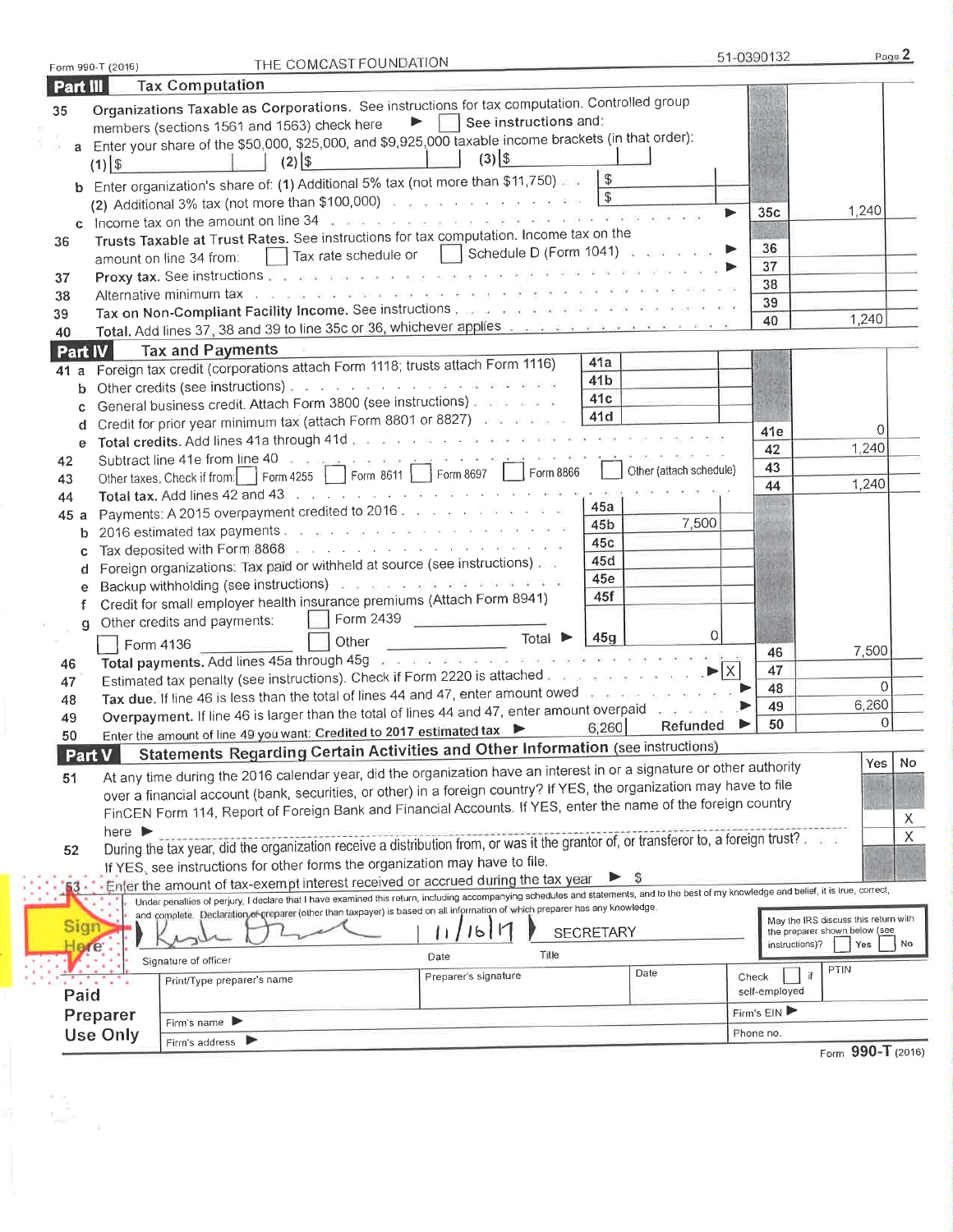| Form 990-T (2016)                                                                                                                      | THE COMCAST FOUNDATION                                                                         |                                                                                                                                                     |          |                                                                                                        | 51-0390132                                                                                       | Page 3            |
|----------------------------------------------------------------------------------------------------------------------------------------|------------------------------------------------------------------------------------------------|-----------------------------------------------------------------------------------------------------------------------------------------------------|----------|--------------------------------------------------------------------------------------------------------|--------------------------------------------------------------------------------------------------|-------------------|
| Schedule A-Cost of Goods Sold. Enter method of inventory valuation                                                                     |                                                                                                |                                                                                                                                                     |          |                                                                                                        |                                                                                                  |                   |
| Inventory at beginning of year.<br>1                                                                                                   | $\mathbf{1}$                                                                                   | 6                                                                                                                                                   |          | Inventory at end of year.                                                                              | 6                                                                                                |                   |
| $\overline{2}$<br>Purchases <b>Acceleration</b> Purchases                                                                              | $\overline{2}$                                                                                 | 7                                                                                                                                                   |          | Cost of goods sold. Subtract                                                                           |                                                                                                  |                   |
| 3<br>Cost of labor                                                                                                                     | 3                                                                                              |                                                                                                                                                     |          | line 6 from line 5. Enter here                                                                         |                                                                                                  |                   |
| 4 a Additional section 263A costs                                                                                                      |                                                                                                |                                                                                                                                                     |          | and in Part I. line $2 \cdot \cdot \cdot \cdot$ .                                                      | $\overline{7}$                                                                                   | 0                 |
| (attach schedule)                                                                                                                      | 4a                                                                                             | 8                                                                                                                                                   |          | Do the rules of section 263A (with respect to                                                          |                                                                                                  | Yes<br>No         |
| <b>b</b> Other costs (attach schedule)                                                                                                 | 4 <sub>b</sub>                                                                                 |                                                                                                                                                     |          | property produced or acquired for resale)                                                              |                                                                                                  |                   |
| Total. Add lines 1 through 4b<br>5.                                                                                                    | 5                                                                                              | $\mathbf 0$                                                                                                                                         |          | apply to the organization?.                                                                            |                                                                                                  |                   |
| Schedule C-Rent Income (From Real Property and Personal Property Leased With Real Property)                                            |                                                                                                |                                                                                                                                                     |          |                                                                                                        |                                                                                                  |                   |
| (see instructions)                                                                                                                     |                                                                                                |                                                                                                                                                     |          |                                                                                                        |                                                                                                  |                   |
| 1. Description of property                                                                                                             |                                                                                                |                                                                                                                                                     |          |                                                                                                        |                                                                                                  |                   |
| (1)                                                                                                                                    |                                                                                                |                                                                                                                                                     |          |                                                                                                        |                                                                                                  |                   |
| (2)                                                                                                                                    |                                                                                                |                                                                                                                                                     |          |                                                                                                        |                                                                                                  |                   |
| (3)                                                                                                                                    |                                                                                                |                                                                                                                                                     |          |                                                                                                        |                                                                                                  |                   |
| (4)                                                                                                                                    |                                                                                                |                                                                                                                                                     |          |                                                                                                        |                                                                                                  |                   |
|                                                                                                                                        | 2. Rent received or accrued                                                                    |                                                                                                                                                     |          |                                                                                                        |                                                                                                  |                   |
|                                                                                                                                        |                                                                                                |                                                                                                                                                     |          |                                                                                                        |                                                                                                  |                   |
| (a) From personal property (if the percentage of rent<br>for personal property is more than 10% but not<br>more than 50%)              |                                                                                                | (b) From real and personal property (if the<br>percentage of rent for personal property exceeds<br>50% or if the rent is based on profit or income) |          |                                                                                                        | 3(a) Deductions directly connected with the income<br>in columns 2(a) and 2(b) (attach schedule) |                   |
| (1)                                                                                                                                    |                                                                                                |                                                                                                                                                     |          |                                                                                                        |                                                                                                  |                   |
| (2)                                                                                                                                    |                                                                                                |                                                                                                                                                     |          |                                                                                                        |                                                                                                  |                   |
| (3)                                                                                                                                    |                                                                                                |                                                                                                                                                     |          |                                                                                                        |                                                                                                  |                   |
| (4)                                                                                                                                    |                                                                                                |                                                                                                                                                     |          |                                                                                                        |                                                                                                  |                   |
| Total                                                                                                                                  | $\mathbf{0}$<br>Total                                                                          |                                                                                                                                                     | $\Omega$ |                                                                                                        |                                                                                                  |                   |
| (c) Total income. Add totals of columns 2(a) and 2(b). Enter<br>here and on page 1, Part I, line 6, column $(A)$ $\blacktriangleright$ |                                                                                                |                                                                                                                                                     | $\Omega$ | (b) Total deductions.<br>Enter here and on page 1,<br>Part I, line 6, column (B) $\blacktriangleright$ |                                                                                                  |                   |
| Schedule E-Unrelated Debt-Financed Income (see instructions)                                                                           |                                                                                                |                                                                                                                                                     |          |                                                                                                        |                                                                                                  |                   |
| 1. Description of debt-financed property                                                                                               |                                                                                                | 2. Gross income from or<br>allocable to debt-financed                                                                                               |          | 3. Deductions directly connected with or allocable<br>to debt-financed property                        |                                                                                                  |                   |
|                                                                                                                                        |                                                                                                | property                                                                                                                                            |          | (a) Straight line depreciation<br>(attach schedule)                                                    | (b) Other deductions<br>(attach schedule)                                                        |                   |
| (1)                                                                                                                                    |                                                                                                |                                                                                                                                                     |          |                                                                                                        |                                                                                                  |                   |
| (2)                                                                                                                                    |                                                                                                |                                                                                                                                                     |          |                                                                                                        |                                                                                                  |                   |
| (3)                                                                                                                                    |                                                                                                |                                                                                                                                                     |          |                                                                                                        |                                                                                                  |                   |
| (4)                                                                                                                                    |                                                                                                |                                                                                                                                                     |          |                                                                                                        |                                                                                                  |                   |
| 4. Amount of average<br>acquisition debt on or<br>allocable to debt-financed<br>property (attach schedule)                             | 5. Average adjusted basis<br>of or allocable to<br>debt-financed property<br>(attach schedule) | 6. Column<br>4 divided<br>by column 5                                                                                                               |          | 7. Gross income reportable<br>(column 2 × column 6)                                                    | 8. Allocable deductions<br>(column 6 x total of columns<br>$3(a)$ and $3(b)$                     |                   |
| (1)                                                                                                                                    |                                                                                                | $\%$                                                                                                                                                |          | 0                                                                                                      |                                                                                                  |                   |
| (2)                                                                                                                                    |                                                                                                | $\%$                                                                                                                                                |          | $\mathbf 0$                                                                                            |                                                                                                  |                   |
| (3)                                                                                                                                    |                                                                                                | $\%$                                                                                                                                                |          | $\mathbf 0$                                                                                            |                                                                                                  |                   |
| (4)                                                                                                                                    |                                                                                                | $\%$                                                                                                                                                |          | $\overline{0}$                                                                                         |                                                                                                  |                   |
|                                                                                                                                        |                                                                                                |                                                                                                                                                     |          | Enter here and on page 1,<br>Part I, line 7, column (A).                                               | Enter here and on page 1,<br>Part I, line 7, column (B).                                         |                   |
| Totals                                                                                                                                 |                                                                                                | ▶                                                                                                                                                   |          | 0                                                                                                      |                                                                                                  |                   |
| Total dividends-received deductions included in column 8                                                                               |                                                                                                | .                                                                                                                                                   |          | ▸                                                                                                      |                                                                                                  |                   |
|                                                                                                                                        |                                                                                                |                                                                                                                                                     |          |                                                                                                        |                                                                                                  | Form 990-T (2016) |

 $\chi$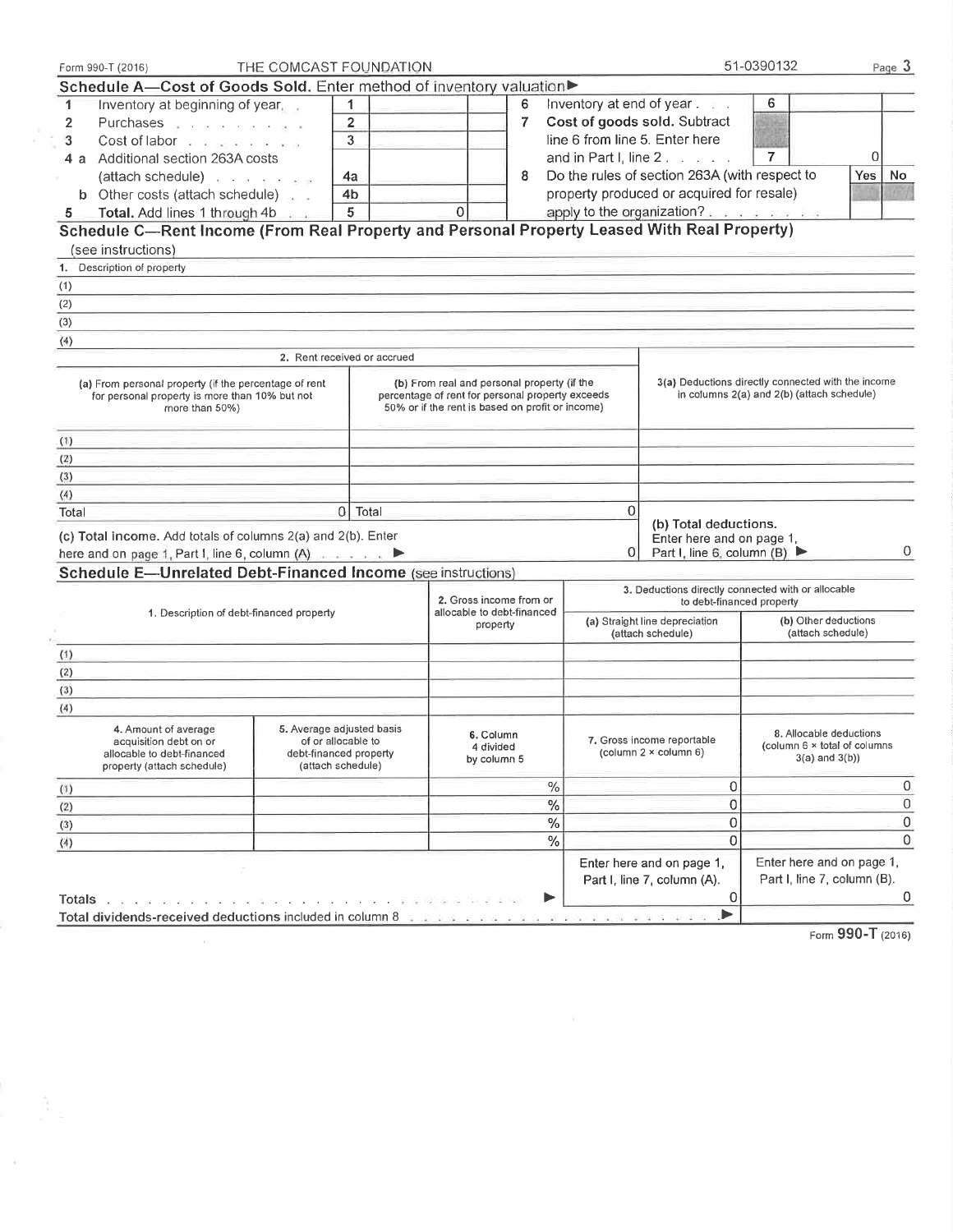| Form 990-T (2016)                                                                                     | THE COMCAST FOUNDATION                                                |   |                                                                                            |                                                                                                                                       |                                                                                            | 51-0390132                                 | Page 4                                                                                          |
|-------------------------------------------------------------------------------------------------------|-----------------------------------------------------------------------|---|--------------------------------------------------------------------------------------------|---------------------------------------------------------------------------------------------------------------------------------------|--------------------------------------------------------------------------------------------|--------------------------------------------|-------------------------------------------------------------------------------------------------|
| Schedule F-Interest, Annuities, Royalties, and Rents From Controlled Organizations (see instructions) |                                                                       |   |                                                                                            |                                                                                                                                       |                                                                                            |                                            |                                                                                                 |
|                                                                                                       |                                                                       |   |                                                                                            | <b>Exempt Controlled Organizations</b>                                                                                                |                                                                                            |                                            |                                                                                                 |
| 1. Name of controlled<br>organization                                                                 | 2. Employer<br>identification number                                  |   | 3. Net unrelated income<br>(loss) (see instructions)                                       | 4. Total of specified<br>payments made                                                                                                | 5. Part of column 4 that is<br>included in the controlling<br>organization's gross income  |                                            | 6. Deductions directly<br>connected with income<br>in column 5                                  |
| (1)                                                                                                   |                                                                       |   |                                                                                            |                                                                                                                                       |                                                                                            |                                            |                                                                                                 |
| (2)                                                                                                   |                                                                       |   |                                                                                            |                                                                                                                                       |                                                                                            |                                            |                                                                                                 |
| (3)                                                                                                   |                                                                       |   |                                                                                            |                                                                                                                                       |                                                                                            |                                            |                                                                                                 |
| (4)                                                                                                   |                                                                       |   |                                                                                            |                                                                                                                                       |                                                                                            |                                            |                                                                                                 |
| Nonexempt Controlled Organizations                                                                    |                                                                       |   |                                                                                            |                                                                                                                                       |                                                                                            |                                            |                                                                                                 |
|                                                                                                       |                                                                       |   |                                                                                            |                                                                                                                                       |                                                                                            |                                            |                                                                                                 |
| 7. Taxable Income                                                                                     | 8. Net unrelated income<br>(loss) (see instructions)                  |   |                                                                                            | 9. Total of specified<br>payments made                                                                                                | 10. Part of column 9 that is<br>included in the controlling<br>organization's gross income |                                            | 11. Deductions directly<br>connected with income in<br>column 10                                |
| (1)                                                                                                   |                                                                       |   |                                                                                            |                                                                                                                                       |                                                                                            |                                            |                                                                                                 |
| (2)                                                                                                   |                                                                       |   |                                                                                            |                                                                                                                                       |                                                                                            |                                            |                                                                                                 |
| (3)                                                                                                   |                                                                       |   |                                                                                            |                                                                                                                                       |                                                                                            |                                            |                                                                                                 |
| (4)                                                                                                   |                                                                       |   |                                                                                            |                                                                                                                                       |                                                                                            |                                            |                                                                                                 |
|                                                                                                       |                                                                       |   |                                                                                            |                                                                                                                                       | Add columns 5 and 10.<br>Enter here and on page 1,<br>Part I, line 8, column (A).          |                                            | Add columns 6 and 11.<br>Enter here and on page 1,<br>Part I, line 8, column (B).               |
| Totals.                                                                                               |                                                                       |   |                                                                                            |                                                                                                                                       |                                                                                            | 0                                          | 0                                                                                               |
| Schedule G-Investment Income of a Section 501(c)(7), (9), or (17) Organization (see instructions)     |                                                                       |   |                                                                                            |                                                                                                                                       |                                                                                            |                                            |                                                                                                 |
| 1. Description of income                                                                              | 2. Amount of income                                                   |   |                                                                                            | 3. Deductions<br>directly connected<br>(attach schedule)                                                                              | 4. Set-asides<br>(attach schedule)                                                         |                                            | 5. Total deductions<br>and set-asides (col. 3<br>plus col. 4)                                   |
| (1)                                                                                                   |                                                                       |   |                                                                                            |                                                                                                                                       |                                                                                            |                                            | 0                                                                                               |
| (2)                                                                                                   |                                                                       |   |                                                                                            |                                                                                                                                       |                                                                                            |                                            | 0                                                                                               |
|                                                                                                       |                                                                       |   |                                                                                            |                                                                                                                                       |                                                                                            |                                            | 0                                                                                               |
| (3)<br>(4)                                                                                            |                                                                       |   |                                                                                            |                                                                                                                                       |                                                                                            |                                            | 0                                                                                               |
| Totals<br>the dealer and a second company                                                             | Enter here and on page 1,<br>Part I, line 9, column (A).              | 0 |                                                                                            |                                                                                                                                       |                                                                                            |                                            | Enter here and on page 1,<br>Part I, line 9, column (B).<br>0                                   |
| Schedule I-Exploited Exempt Activity Income, Other Than Advertising Income (see instructions)         |                                                                       |   |                                                                                            |                                                                                                                                       |                                                                                            |                                            |                                                                                                 |
| 1. Description of exploited activity                                                                  | 2. Gross<br>unrelated<br>business income<br>from trade or<br>business |   | 3. Expenses<br>directly<br>connected with<br>production of<br>unrelated<br>business income | 4. Net income (loss)<br>from unrelated trade<br>or business (column<br>2 minus column 3).<br>If a gain, compute<br>cols: 5 through 7. | 5. Gross income<br>from activity that<br>is not unrelated<br>business income               | 6. Expenses<br>attributable to<br>column 5 | 7. Excess exempt<br>expenses<br>(column 6 minus<br>column 5, but not<br>more than<br>column 4). |
| (1)                                                                                                   |                                                                       |   |                                                                                            | 0                                                                                                                                     |                                                                                            |                                            | 0                                                                                               |
| (2)                                                                                                   |                                                                       |   |                                                                                            | $\mathbf 0$                                                                                                                           |                                                                                            |                                            | 0                                                                                               |
| (3)                                                                                                   |                                                                       |   |                                                                                            | $\mathbf 0$                                                                                                                           |                                                                                            |                                            | $\mathbf 0$                                                                                     |
|                                                                                                       |                                                                       |   |                                                                                            | $\mathbf 0$                                                                                                                           |                                                                                            |                                            | 0                                                                                               |
| (4)                                                                                                   | Enter here and on<br>page 1, Part I,<br>line 10, col. (A).            |   | Enter here and on<br>page 1, Part I,<br>line $10$ , $col_{n}$ (B).                         |                                                                                                                                       |                                                                                            |                                            | Enter here and<br>on page 1,<br>Part II, line 26.                                               |
| <b>Totals</b>                                                                                         |                                                                       | 0 | 0                                                                                          |                                                                                                                                       |                                                                                            |                                            | 0                                                                                               |
| <b>Schedule J-Advertising Income (see instructions)</b>                                               |                                                                       |   |                                                                                            |                                                                                                                                       |                                                                                            |                                            |                                                                                                 |
| Part I<br>Income From Periodicals Reported on a Consolidated Basis                                    |                                                                       |   |                                                                                            |                                                                                                                                       |                                                                                            |                                            |                                                                                                 |
| 1. Name of periodical                                                                                 | 2. Gross<br>advertising<br>income                                     |   | 3. Direct<br>advertising costs                                                             | 4. Advertising<br>gain or (loss) (col.<br>2 minus col. 3). If<br>a gain, compute<br>cols, 5 through 7.                                | 5. Circulation<br>income                                                                   | 6. Readership<br>costs                     | 7. Excess readership<br>costs (column 6<br>minus column 5.<br>but not more than<br>column 4).   |
| (1)                                                                                                   |                                                                       |   |                                                                                            |                                                                                                                                       |                                                                                            |                                            |                                                                                                 |
| (2)                                                                                                   |                                                                       |   |                                                                                            |                                                                                                                                       |                                                                                            |                                            |                                                                                                 |
|                                                                                                       |                                                                       |   |                                                                                            |                                                                                                                                       |                                                                                            |                                            |                                                                                                 |
|                                                                                                       |                                                                       |   |                                                                                            |                                                                                                                                       |                                                                                            |                                            |                                                                                                 |
| (4)                                                                                                   |                                                                       |   |                                                                                            |                                                                                                                                       |                                                                                            |                                            |                                                                                                 |
| Totals (carry to Part II, line (5)) $\ldots$                                                          |                                                                       | 0 | 0                                                                                          | 0                                                                                                                                     | 0                                                                                          | 0                                          | Ω<br>888                                                                                        |

| Form 990-T (2016) |  |
|-------------------|--|
|-------------------|--|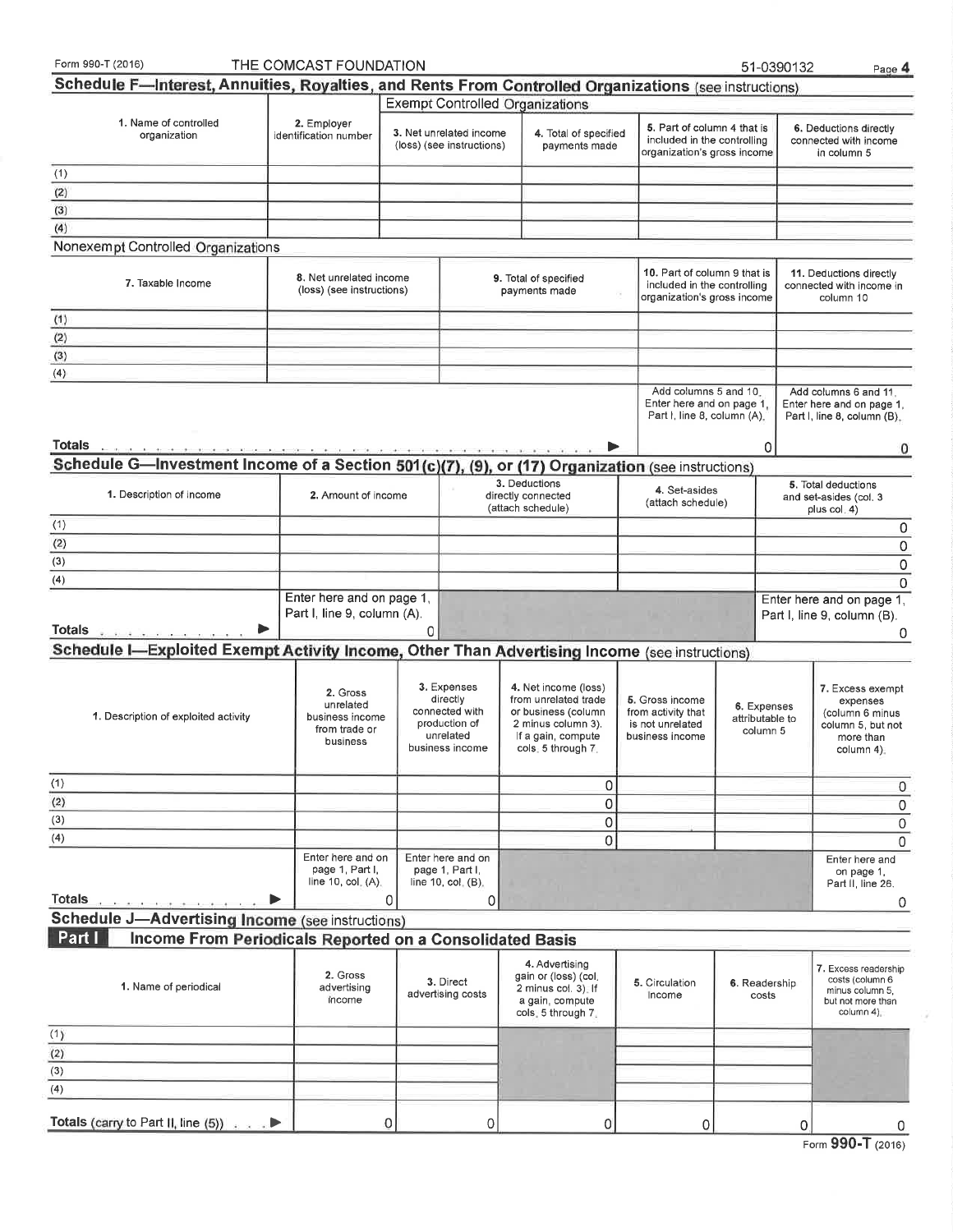| Form 990-T (2016)                                                                                                                                                       | THE COMCAST FOUNDATION                                     |                                                                    |                                                                                                        |                          | 51-0390132             | Page 5                                                                                       |
|-------------------------------------------------------------------------------------------------------------------------------------------------------------------------|------------------------------------------------------------|--------------------------------------------------------------------|--------------------------------------------------------------------------------------------------------|--------------------------|------------------------|----------------------------------------------------------------------------------------------|
| Income From Periodicals Reported on a Separate Basis (For each periodical listed in Part II, fill in<br><b>Part II</b><br>columns 2 through 7 on a line-by-line basis.) |                                                            |                                                                    |                                                                                                        |                          |                        |                                                                                              |
| 1. Name of periodical                                                                                                                                                   | 2. Gross<br>advertising<br>income                          | 3. Direct<br>advertising costs                                     | 4. Advertising<br>gain or (loss) (col.<br>2 minus col. 3). If<br>a gain, compute<br>cols. 5 through 7. | 5. Circulation<br>income | 6. Readership<br>costs | 7. Excess readership<br>costs (column 6<br>minus column 5.<br>but not more than<br>column 4) |
| (1)                                                                                                                                                                     |                                                            |                                                                    | 0                                                                                                      |                          |                        |                                                                                              |
| (2)                                                                                                                                                                     |                                                            |                                                                    | 0                                                                                                      |                          |                        |                                                                                              |
| (3)                                                                                                                                                                     |                                                            |                                                                    | 0                                                                                                      |                          |                        |                                                                                              |
| (4)                                                                                                                                                                     |                                                            |                                                                    | 0                                                                                                      |                          |                        |                                                                                              |
| Totals from Part I and a series and<br>$\blacktriangleright$                                                                                                            | 0                                                          | 0                                                                  |                                                                                                        |                          |                        |                                                                                              |
|                                                                                                                                                                         | Enter here and on<br>page 1, Part I,<br>line 11, col. (A). | Enter here and on<br>page 1, Part I,<br>line 11, $col_{n}$ $(B)$ . |                                                                                                        |                          |                        | Enter here and<br>on page 1.<br>Part II, line 27.                                            |
| Totals, Part II (lines 1-5) $\ldots$                                                                                                                                    | 0                                                          |                                                                    |                                                                                                        |                          |                        |                                                                                              |
| Schedule K-Compensation of Officers, Directors, and Trustees (see instructions)                                                                                         |                                                            |                                                                    |                                                                                                        |                          |                        |                                                                                              |
| 1. Name                                                                                                                                                                 |                                                            |                                                                    | $2.$ Title                                                                                             |                          |                        | 4. Compensation attributable to<br>unrelated business                                        |
| (1)                                                                                                                                                                     |                                                            |                                                                    |                                                                                                        | $\frac{0}{0}$            |                        |                                                                                              |
| (2)                                                                                                                                                                     |                                                            |                                                                    |                                                                                                        | $\frac{0}{6}$            |                        |                                                                                              |
| (3)                                                                                                                                                                     |                                                            |                                                                    |                                                                                                        | $\%$                     |                        |                                                                                              |
| (4)                                                                                                                                                                     |                                                            |                                                                    |                                                                                                        | %                        |                        |                                                                                              |
| Total. Enter here and on page 1, Part II, line 14 and a constant in the state of the state of the state of the                                                          |                                                            |                                                                    |                                                                                                        | ▶                        |                        |                                                                                              |

Form 990-T (2016)

 $\hat{\mathcal{C}}$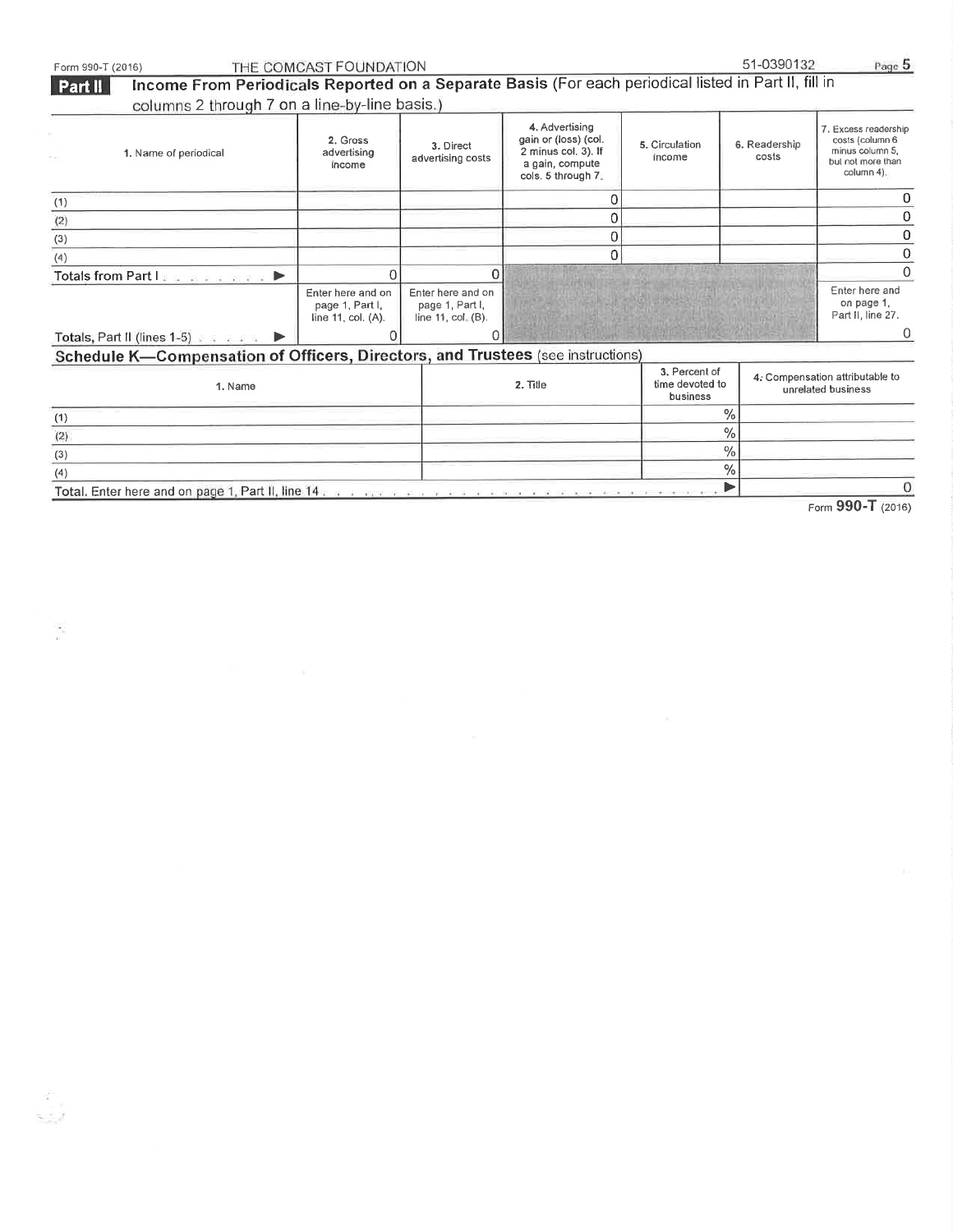THE COMCAST FOUNDATION<br>FEIN: 51-0390132 FOR THE TAX YEAR ENDED: DECEMBER 31, 2016 FORM 990-T EXEMPT ORGANIZATION BUSINESS INCOME TAX RETURN

 $\bar{\gamma}$ 

 $\pm$ 

 $\alpha$ 

### PART I:

 $\frac{1}{2}$ 

|    | UNRELATED TRADE FOR BUSINESS INCOME             | (a) Income | (b) Expense | $(c)$ Net |
|----|-------------------------------------------------|------------|-------------|-----------|
| 5) | INCOME FROM PARTNERSHIP FLOW-THROUGH INVESTMENT | 9.267      |             | 9.267     |
|    | TOTAL OTHER INCOME                              | 9.267      |             | 9.267     |
|    |                                                 |            |             |           |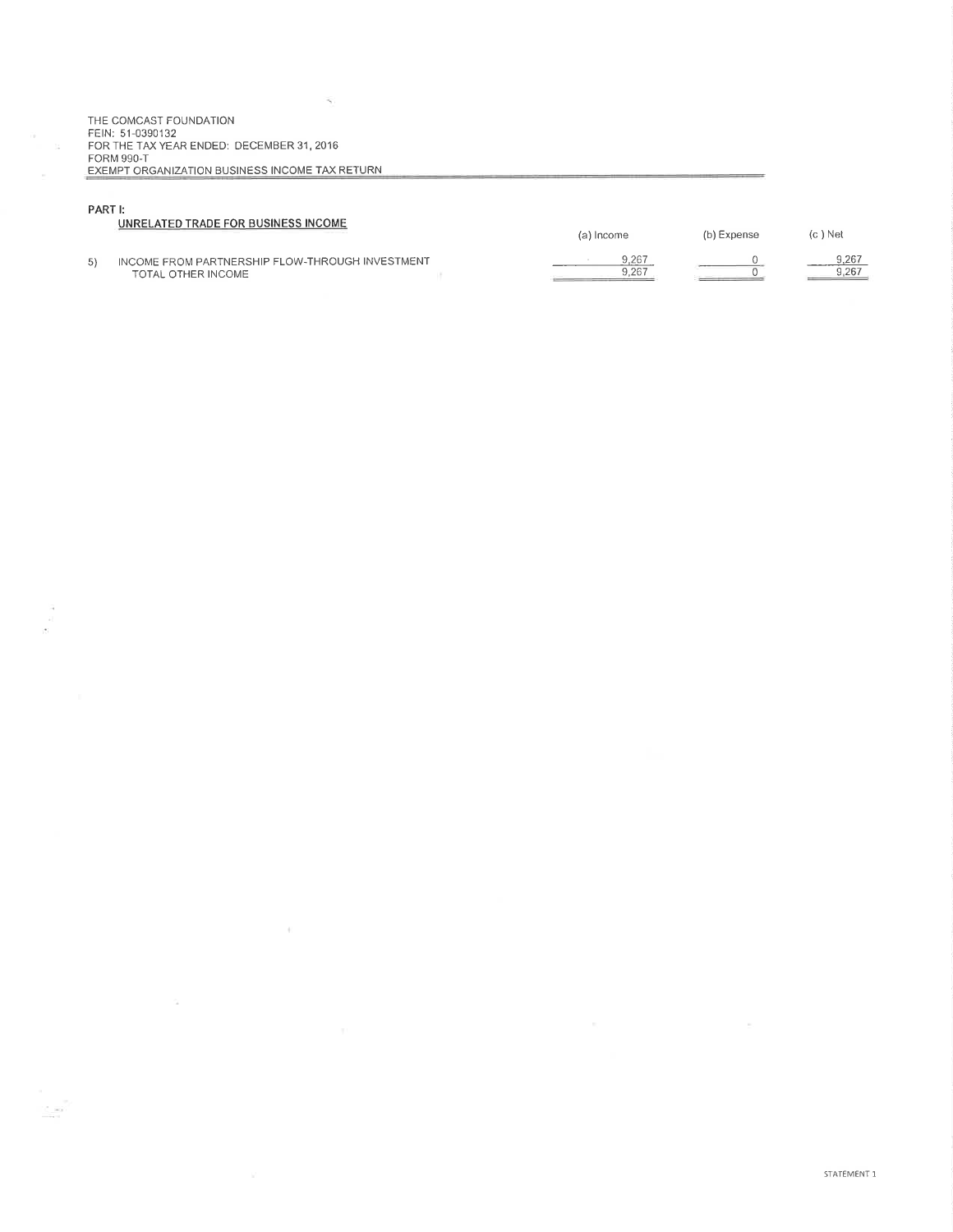| orm |  |
|-----|--|

# Form  $2220$  Underpayment of Estimated Tax by Corporations Department of the Treasury **Department of the Treasury**

1,240

 $1,240$ 

5,427

0

| Department of the Treasury | Attach to the corporation's tax return.                                               |
|----------------------------|---------------------------------------------------------------------------------------|
| Internal Revenue Service   | Information about Form 2220 and its separate instructions is at www.irs.gov/form2220. |

| Name                                 |                                                                                                                                                                                                                                                                                                                                                                                                               |                |  | <b>Employer identification number</b> |  |  |
|--------------------------------------|---------------------------------------------------------------------------------------------------------------------------------------------------------------------------------------------------------------------------------------------------------------------------------------------------------------------------------------------------------------------------------------------------------------|----------------|--|---------------------------------------|--|--|
| THE COMCAST FOUNDATION<br>51-0390132 |                                                                                                                                                                                                                                                                                                                                                                                                               |                |  |                                       |  |  |
|                                      | Note: Generally, the corporation isn't required to file Form 2220 (see Part II below for exceptions) because the IRS will figure any penalty<br>owed and bill the corporation. However, the corporation may still use Form 2220 to figure the penalty. If so, enter the amount from page 2, line<br>38 on the estimated tax penalty line of the corporation's income tax return, but do not attach Form 2220. |                |  |                                       |  |  |
| Part I                               | <b>Required Annual Payment</b>                                                                                                                                                                                                                                                                                                                                                                                |                |  |                                       |  |  |
|                                      |                                                                                                                                                                                                                                                                                                                                                                                                               |                |  | 1.                                    |  |  |
| 2a                                   | Personal holding company tax (Schedule PH (Form 1120), line 26) included on line 1                                                                                                                                                                                                                                                                                                                            | $_{2a}$        |  |                                       |  |  |
| b.                                   | Look-back interest included on line 1 under section 460(b)(2) for completed long-term<br>contracts or section $167(g)$ for depreciation under the income forecast method $\ldots$                                                                                                                                                                                                                             | 2 <sub>b</sub> |  |                                       |  |  |
| C.                                   | Credit for federal tax paid on fuels (see instructions)                                                                                                                                                                                                                                                                                                                                                       | 2c             |  |                                       |  |  |
| d                                    |                                                                                                                                                                                                                                                                                                                                                                                                               |                |  | 2d                                    |  |  |
| 3                                    | Subtract line 2d from line 1. If the result is less than \$500, do not complete or file this form. The corporation                                                                                                                                                                                                                                                                                            |                |  | 3                                     |  |  |
| 4                                    | Enter the tax shown on the corporation's 2015 income tax return. See instructions. Caution: If the tax is zero                                                                                                                                                                                                                                                                                                |                |  |                                       |  |  |
|                                      | or the tax year was for less than 12 months, skip this line and enter the amount from line 3 on line 5.                                                                                                                                                                                                                                                                                                       |                |  | 4                                     |  |  |
| 5                                    | Required annual payment. Enter the smaller of line 3 or line 4. If the corporation is required to skip line 4,                                                                                                                                                                                                                                                                                                |                |  | 5                                     |  |  |

|         |                                                                                                          | 1.240 |
|---------|----------------------------------------------------------------------------------------------------------|-------|
| Part II | Reasons for Filing—Check the boxes below that apply. If any boxes are checked, the corporation must file |       |
|         | Form 2220 even if it doesn't owe a penalty. See instructions.                                            |       |
|         |                                                                                                          |       |

6 The corporation is using the adjusted seasonal installment method.

7 The corporation is using the annualized income installment method.

The corporation is a "large corporation" figuring its first required installment based on the prior year's tax.

## Part III Figuring the Underpayment

I

|    |                                                                                                                                                                                                                                                                                    |    | (a)       | (b)       | (c)       | (d)        |  |
|----|------------------------------------------------------------------------------------------------------------------------------------------------------------------------------------------------------------------------------------------------------------------------------------|----|-----------|-----------|-----------|------------|--|
| 9  | Installment due dates. Enter in columns (a) through (d) the 15th day<br>of the 4th (Form 990-PF filers: Use 5th month), 6th, 9th, and 12th                                                                                                                                         | 9  | 5/16/2016 | 6/15/2016 | 9/15/2016 | 12/15/2016 |  |
| 10 | Required installments. If the box on line 6 and/or line 7 above is<br>checked, enter the amounts from Schedule A, line 38. If the box on<br>line 8 (but not 6 or 7) is checked, see instructions for the amounts<br>to enter. If none of these boxes are checked, enter 25% (0.25) |    |           |           |           |            |  |
|    |                                                                                                                                                                                                                                                                                    | 10 | 310       | 310       | 310       | 310        |  |
| 11 | Estimated tax paid or credited for each period. For column (a) only,<br>enter the amount from line 11 on line 15. See instructions.                                                                                                                                                | 11 | 1,500     | 1,000     | 3,500     | 1,500      |  |
|    | Complete lines 12 through 18 of one column before going to the<br>next column.                                                                                                                                                                                                     |    |           |           |           |            |  |
| 12 | Enter amount, if any, from line 18 of the preceding column                                                                                                                                                                                                                         | 12 |           | 1,190     | 1,880     | 5,070      |  |
| 13 |                                                                                                                                                                                                                                                                                    | 13 |           | 2,190     | 5,380     | 6,570      |  |
| 14 | Add amounts on lines 16 and 17 of the preceding column                                                                                                                                                                                                                             | 14 |           | O         | $\Omega$  |            |  |
| 15 | Subtract line 14 from line 13. If zero or less, enter -0- with a state of the state                                                                                                                                                                                                | 15 | 1.500     | 2,190     | 5,380     | 6,570      |  |
| 16 | If the amount on line 15 is zero, subtract line 13 from line 14.                                                                                                                                                                                                                   | 16 |           | 0         | 0         |            |  |
| 17 | Underpayment. If line 15 is less than or equal to line 10, subtract<br>line 15 from line 10. Then go to line 12 of the next column.                                                                                                                                                | 17 |           | Ω         | 0         | 0          |  |
| 18 | Overpayment. If line 10 is less than line 15, subtract line                                                                                                                                                                                                                        |    |           |           |           |            |  |
|    | 10 from line 15. Then go to line 12 of the next column and successive season.                                                                                                                                                                                                      | 18 | 1.190     | 1.880     | 5,070     |            |  |
|    | Go to Part IV on page 2 to figure the penalty. Do not go to Part IV if there are no entries on line 17-no penalty is owed.                                                                                                                                                         |    |           |           |           |            |  |

For Paperwork Reduction Act Notice, see separate instructions. HTA

Form 2220 (2016)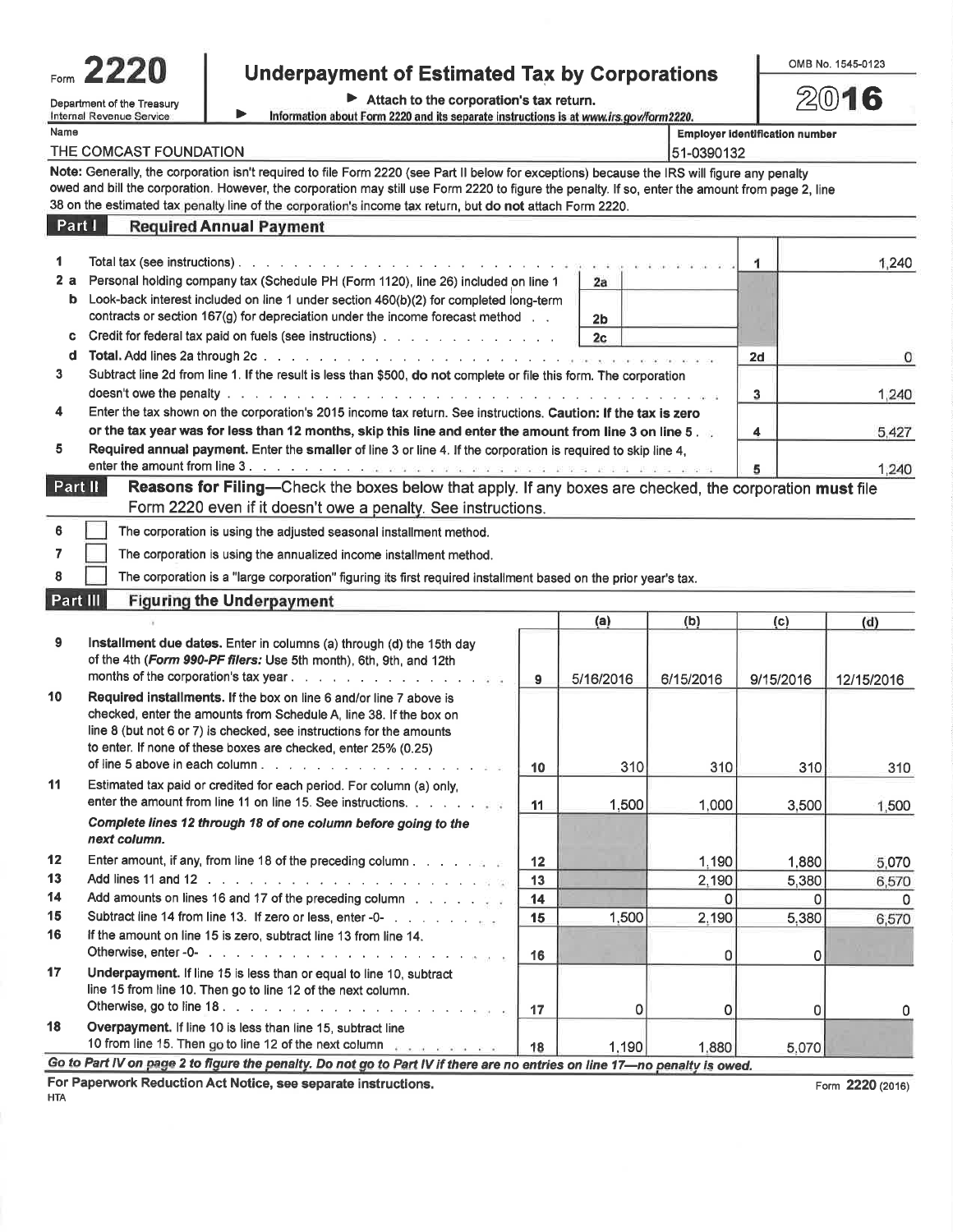Form 2220 (2016)

COMCAST FOUNDATION 51-0390132

Part IV Figuring the Penalty (a) (b) (c)  $(d)$ l9 Enter the date of payment or the 1Sth day of the 4th month after the close of the tax year, whichever is earlier. (C Corporations with tax years ending June 30 and S corporations: Use 3rd month instead of 4th month. Form 990-PF and Form 990-T filers: Use 5th month instead of 4th month.) See instructions . . . . . . . . . . . . . . . . 19 20 Number of days from due date of installment on line 9 to the date shown on line 19. . . . . . . . . . . . . . . . . 0 20 0 0 0 21 Number of days on line 20 after 4/15/2016 and before 7/1/2016 0  $21$  0 0 0 0 22 Underpayment on line  $17 \times$  Number of days on line  $21 \times 4\%$  (0.04) \$  $22 \quad \sqrt{3} \quad \sqrt{5} \quad \sqrt{5}$ 366 23 Number of days on line 20 after 6/30/2016 and before 10/1/2016 0 23 0 0 0 24 Underpayment on line  $17 \times$  Number of days on line  $23 \times 4\%$  (0.04) \$  $24 \quad |3 \quad |3 \quad |3$ 366 25 Number of days on line 20 after 9/30/2016 and before <sup>11112017</sup> 0 25 0 0 0 0 26 Underpayment on line  $17 \times$  Number of days on line  $25 \times 4\%$  (0.04) \$  $26 \t{5} \t{3} \t{3}$ 366 27 Number of days on line 20 after 12/31/2016 and before 4/1/2017 0 27 0 0 0 0 28 Underpayment on line 17  $\times$  Number of days on line 27  $\times$  4% (0.04) \$  $28 \tImes \tImes$  \$ \

29 Number of days on line 20 after 313112017 and before <sup>71112017</sup>

30 Underpayment on line 17  $\times$  Number of days on line 29  $\times$  \*%

31 Number of days on line 20 after 613012017 and before <sup>101112017</sup>

365

35 Number of days on line 20 after 12/31/2017 and before 3/16/2018

36 Underpayment on line 17  $\times$  Number of days on line 35  $\times$  \*% 365

37 Add lines 22, 24, 26, 28, 30, 32, 34, and 36,

29 0 0 0 365

 $30 \t\t 3$  \$  $\t 3$ 

365

32 Underpayment on line 17  $\times$  Number of days on line 31  $\times$  \*% 33 Number of days on line 20 after 9/30/2017 and before 1/1/2018

34 Underpayment on line  $17 \times$  Number of days on line 33  $\times$  \*% 365

38 Penalty. Add columns (a) through (d) of line 37. Enter the total here and on Form 1120, line 33; or the comparable line for other income tax returns .

\*Use the penalty interest rate for each calendar quarter, which the IRS will determine during the first month in the preceding quarter These rates are published quarterly in an IRS News Release and in a revenue ruling in the Internal Revenue Bulletin. To obtain this information on the Internet, access the IRS website at www.irs.gov. You can also call 1-800-829-4933 to get interest rate information.

Form 2220 (2016)

38

31 0 0 0 0

33 0 0 0 0

35 0 0 0 0

37 \$ 0 \$ 0 \$ 0

 $32 \quad | \, 3 \qquad | \, 3 \qquad | \, 3 \qquad | \, 3 \qquad | \, 3 \qquad | \, 3 \qquad | \, 3 \qquad | \, 3 \qquad | \, 3 \qquad | \, 3 \qquad | \, 3 \qquad | \, 3 \qquad | \, 3 \qquad | \, 3 \qquad | \, 3 \qquad | \, 3 \qquad | \, 3 \qquad | \, 3 \qquad | \, 3 \qquad | \, 3 \qquad | \, 3 \qquad | \, 3 \qquad | \, 3 \qquad | \, 3 \qquad | \, 3 \qquad | \, 3 \qquad | \, 3 \qquad$ 

34 \$ \$ \$

36 \$ s \$

Page 2

0

0

\$

\$

\$

\$

0

 $\mathbf{0}$ 

0

0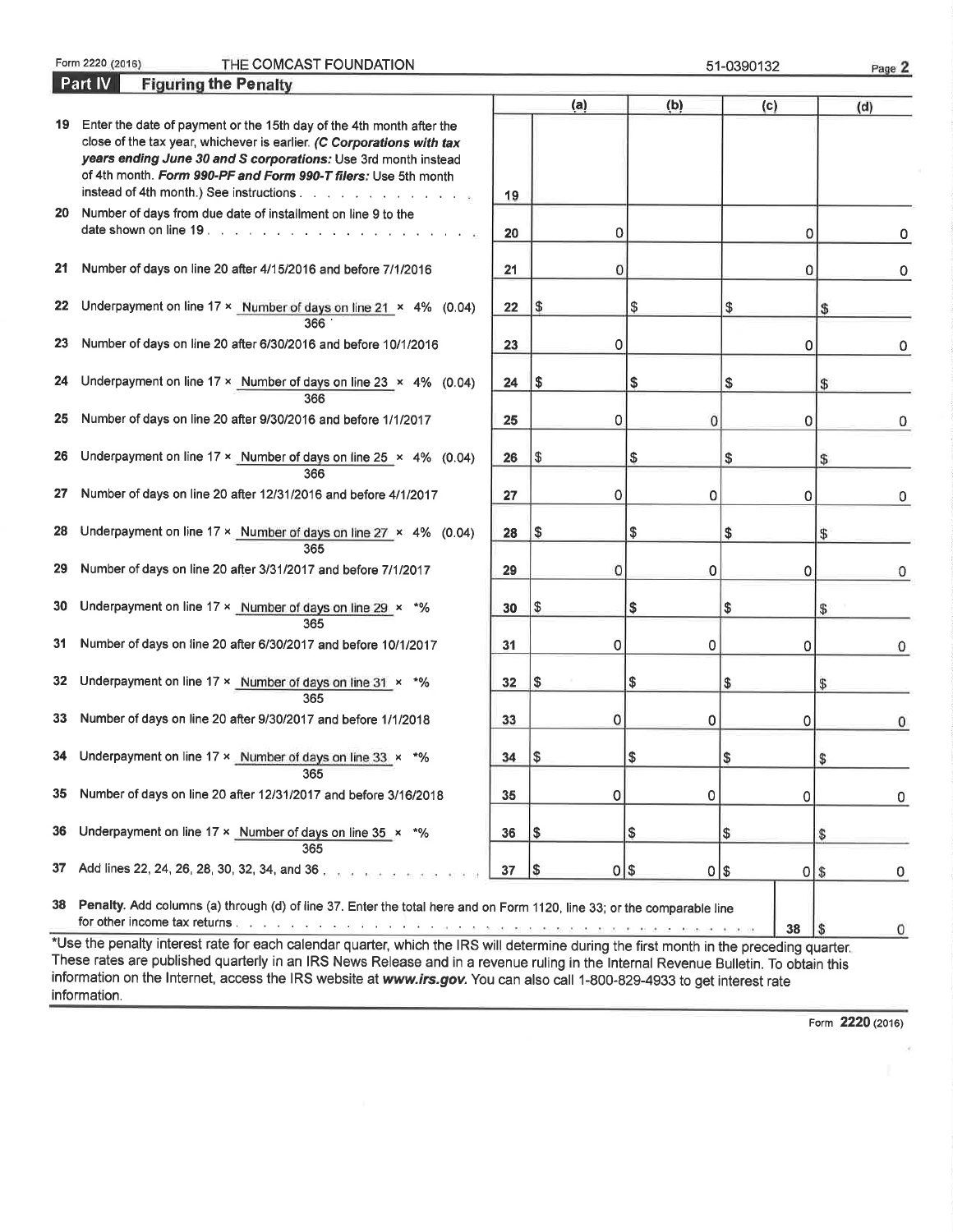|        | Schedule A Adjusted Seasonal Installment Method and Annualized Income Installment Method                                         |                 |                       |                       |                | rayo v          |
|--------|----------------------------------------------------------------------------------------------------------------------------------|-----------------|-----------------------|-----------------------|----------------|-----------------|
|        | See instructions.                                                                                                                |                 |                       |                       |                |                 |
|        | Form 1120S filers: For lines 1, 2, 3, and 21, below, "taxable income" refers to excess net passive income or the amount on which |                 |                       |                       |                |                 |
|        | tax is imposed under section 1374(a), whichever applies.                                                                         |                 |                       |                       |                |                 |
| Part I | <b>Adjusted Seasonal Installment Method</b>                                                                                      |                 |                       |                       |                |                 |
|        | Caution: Use this method only if the base period percentage for any 6 consecutive months is at least 70%.<br>See instructions.   |                 |                       |                       |                |                 |
|        |                                                                                                                                  |                 |                       |                       |                |                 |
| 1      |                                                                                                                                  |                 | (a)<br>First 3 months | (b)<br>First 5 months | (c)            | (d)             |
|        | Enter taxable income for the following periods:                                                                                  |                 |                       |                       | First 8 months | First 11 months |
| a      | Tax year beginning in 2013.                                                                                                      | 1a              |                       |                       |                |                 |
| b      | Tax year beginning in 2014.                                                                                                      | 1 <sub>b</sub>  |                       |                       |                |                 |
| c      | Tax year beginning in 2015.                                                                                                      | 1 <sub>c</sub>  |                       |                       |                |                 |
| 2      | Enter taxable income for each period for the tax year beginning                                                                  |                 |                       |                       |                |                 |
|        | in 2016. See the instructions for the treatment of extraordinary                                                                 |                 |                       |                       |                |                 |
|        |                                                                                                                                  | $\overline{2}$  |                       |                       |                |                 |
| 3      | Enter taxable income for the following periods:                                                                                  |                 | First 4 months        | First 6 months        | First 9 months | Entire year     |
| а      |                                                                                                                                  | 3a              |                       |                       |                |                 |
| b      | Tax year beginning in 2014.                                                                                                      | 3 <sub>b</sub>  |                       |                       |                |                 |
| c      | Tax year beginning in 2015.                                                                                                      | 3 <sub>c</sub>  |                       |                       |                |                 |
|        |                                                                                                                                  |                 |                       |                       |                |                 |
| 4      | Divide the amount in each column on line 1a by the amount in                                                                     |                 |                       |                       |                |                 |
|        |                                                                                                                                  | 4               | 0                     | 0                     | 0              | 0               |
| 5      | Divide the amount in each column on line 1b by the amount in                                                                     |                 |                       |                       |                |                 |
|        |                                                                                                                                  | 5               | 0                     | 0                     | 0              | 0               |
| 6      | Divide the amount in each column on line 1c by the amount in                                                                     |                 |                       |                       |                |                 |
|        |                                                                                                                                  | 6               | 0                     | 0                     | 0              | 0               |
| 7      |                                                                                                                                  | $\overline{7}$  | $\overline{0}$        | $\mathbf 0$           | 0              | 0               |
| 8      |                                                                                                                                  | 8               | 0                     | 0                     | 0              | 0               |
| 9а     |                                                                                                                                  | 9a              | $\mathbf 0$           | $\Omega$              | 0              | 0               |
| b      | Extraordinary items (see instructions) with a subset of the set of the set                                                       | 9 <sub>b</sub>  |                       |                       |                |                 |
| C.     |                                                                                                                                  | 9c              | $\overline{0}$        | $\Omega$              | $\overline{0}$ | 0               |
| 10     | Figure the tax on the amount on line 9c using the instructions<br>for Form 1120, Schedule J, line 2 or comparable line of        |                 |                       |                       |                |                 |
|        |                                                                                                                                  |                 |                       |                       |                |                 |
|        | 11 a Divide the amount in columns (a) through (c) on line 3a by the                                                              | 10              |                       |                       |                |                 |
|        | amount in column (d) on line 3a                                                                                                  | 11a             | 0                     | 0                     | 0              |                 |
|        | <b>b</b> Divide the amount in columns (a) through (c) on line 3b by the                                                          |                 |                       |                       |                |                 |
|        | amount in column (d) on line $3b$ . $\ldots$ $\ldots$ $\ldots$ $\ldots$ $\ldots$ $\ldots$                                        | 11 <sub>b</sub> | 0                     | $\Omega$              | 0              |                 |
|        | c Divide the amount in columns (a) through (c) on line 3c by the                                                                 |                 |                       |                       |                |                 |
|        | amount in column (d) on line $3c_1 + c_2 + c_3 + c_4 + c_5$                                                                      | 11c             | 0                     | 0                     | 0              |                 |
|        |                                                                                                                                  |                 |                       |                       |                |                 |
| 12     | Add lines 11a through 11cm can be a content of a content of a species                                                            | 12              | 0                     | 0                     | 0              |                 |
|        |                                                                                                                                  |                 |                       |                       |                |                 |
| 13     | Divide line 12 by 3.0 and a company of the material state and                                                                    | 13              | 0                     | 0                     | 0              |                 |
| 14     | Multiply the amount in columns (a) through (c) of line 10 by<br>columns (a) through (c) of line 13. In column (d), enter the     |                 |                       |                       |                |                 |
|        | amount from line 10, column (d)                                                                                                  | 14              | 0                     | 0                     | 0              | 0               |
| 15     | Enter any alternative minimum tax for each payment period. See                                                                   |                 |                       |                       |                |                 |
|        |                                                                                                                                  | 15              |                       |                       |                |                 |
| 16     | Enter any other taxes for each payment period. See instructions                                                                  |                 |                       |                       |                |                 |
| 17     | Add lines 14 through 16.                                                                                                         | 16              | 0                     | 0                     |                |                 |
| 18     | For each period, enter the same type of credits as allowed on                                                                    | 17              |                       |                       | $\Omega$       | 0               |
|        | Form 2220, lines 1 and 2c. See instructions                                                                                      | 18              |                       |                       |                |                 |
| 19     | Total tax after credits. Subtract line 18 from line 17. If zero or                                                               |                 |                       |                       |                |                 |
|        | <b>less, enter -0-</b> a no as or reconstruction of the construction of a band of                                                | 19              | 0                     | 0                     | 0              |                 |

Form 2220 (2016)

## Form 2220 (2016) THE COMCAST FOUNDATION 51-0390132 Page 3